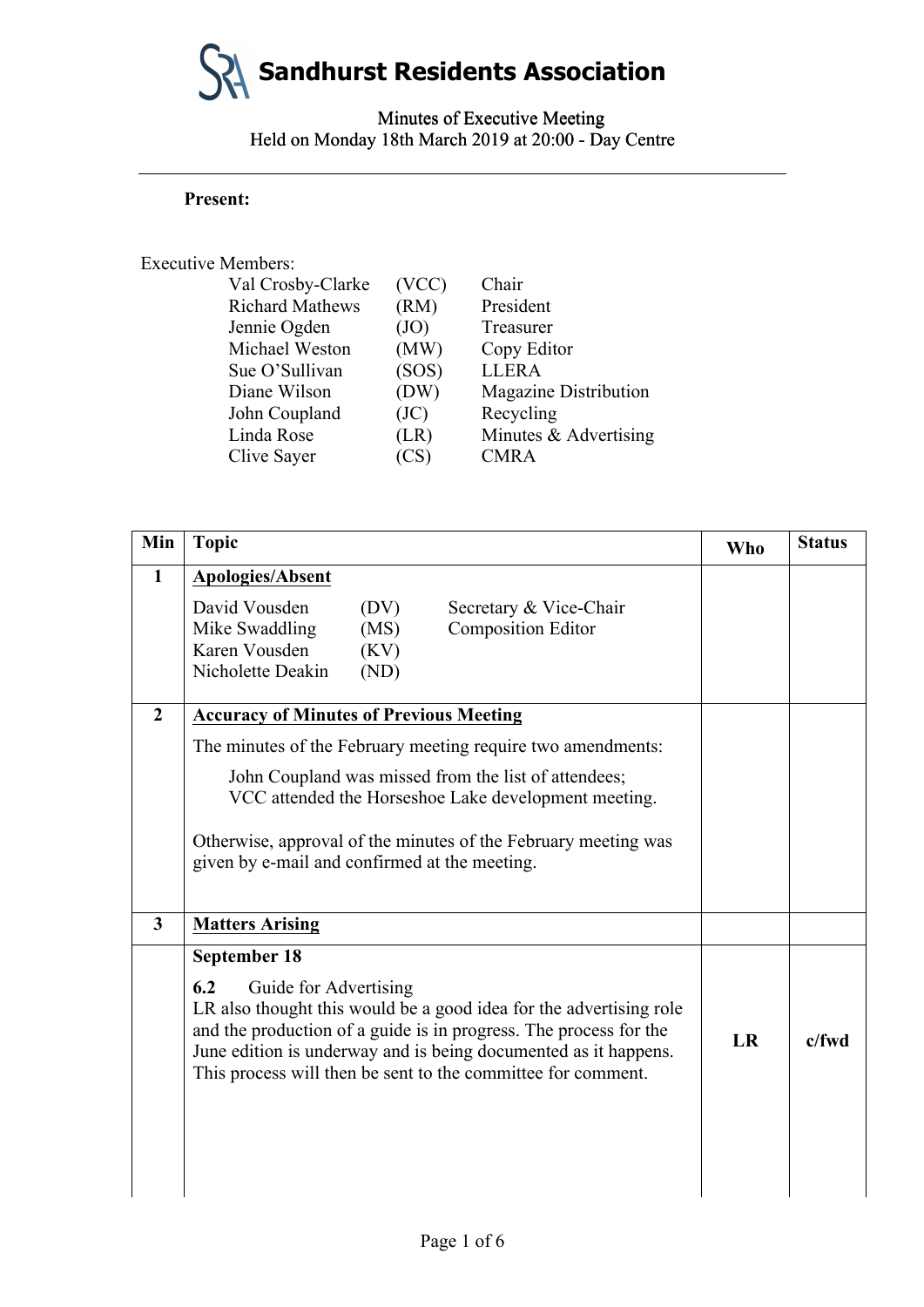#### Minutes of Executive Meeting Minutes of Executive Meeting Held on Monday 18th March 2019 at 20:00 - Day Centre

| Min | <b>Topic</b>                                                                                                                                                                                                                                                                                                                                                                                                                  | <b>Who</b> | <b>Status</b> |
|-----|-------------------------------------------------------------------------------------------------------------------------------------------------------------------------------------------------------------------------------------------------------------------------------------------------------------------------------------------------------------------------------------------------------------------------------|------------|---------------|
|     | Councillor page in the magazine<br>9.1                                                                                                                                                                                                                                                                                                                                                                                        |            |               |
|     | The Blackwater Buzz magazine includes a question and answer<br>page for the local councillor, which LR proposed as a good idea<br>for the SRA magazine. There was some discussion over whether<br>the political neutrality of the SRA would be bought into question<br>but the general opinion was that elected representatives answering<br>queries would not affect this.                                                   |            |               |
|     | An e-mail has been sent to the town council for their views. The<br>subject will be on the agenda of the meeting to be held on $28th$<br>March.                                                                                                                                                                                                                                                                               | LR         | c/fwd         |
|     | <b>November 18</b>                                                                                                                                                                                                                                                                                                                                                                                                            |            |               |
|     | 6.3<br>Proposed developments                                                                                                                                                                                                                                                                                                                                                                                                  |            |               |
|     | A potential new article for the March edition will detail the<br>developments proposed for the Sandhurst area. This will be<br>checked with the council.                                                                                                                                                                                                                                                                      | <b>MS</b>  | $c$ /fwd      |
|     | Changes to commercial recycling<br>8.1                                                                                                                                                                                                                                                                                                                                                                                        |            |               |
|     | A letter was sent to BFBC expressing concern about the changes.<br>A reply was received to which a response was sent this has been<br>finalised and sent. Paul Bettison has responded with a detailed<br>description of the process, and this will be discussed at the next<br>meeting.                                                                                                                                       | <b>DV</b>  | c/fwd         |
|     | Rose & Crown development<br>9.2                                                                                                                                                                                                                                                                                                                                                                                               |            |               |
|     | Objections to the development of two houses behind the Rose $\&$<br>Crown pub, with access through the pub car park have to be<br>submitted by 31 <sup>st</sup> January. If the planning permission is refused it<br>is possible that the owners will close the pub and sell the land for<br>development.                                                                                                                     |            |               |
|     | Regulars formed an action group, who successfully gained an<br>Asset of Community Value on part of the pub, supported by over<br>120 people. BFC have excluded the building plots and right of<br>way through the car park from the ACV, which unfortunately<br>allowed the application to proceed. The first application attracted 8<br>objections and was refused because of pedestrian safety concerns<br>in the car park. | <b>RM</b>  | $c$ /fwd      |
|     | A second application has been submitted showing a footpath round<br>the edge of the car park and parking alongside the pub building re-<br>aligned. The Rose and Crown is to be retained but with only 30%<br>of the beer garden and 6 fewer parking spaces. This has received<br>72 objections to date.                                                                                                                      |            |               |
|     | The next planning meeting is to be held on Thursday 21 <sup>st</sup> March.                                                                                                                                                                                                                                                                                                                                                   |            |               |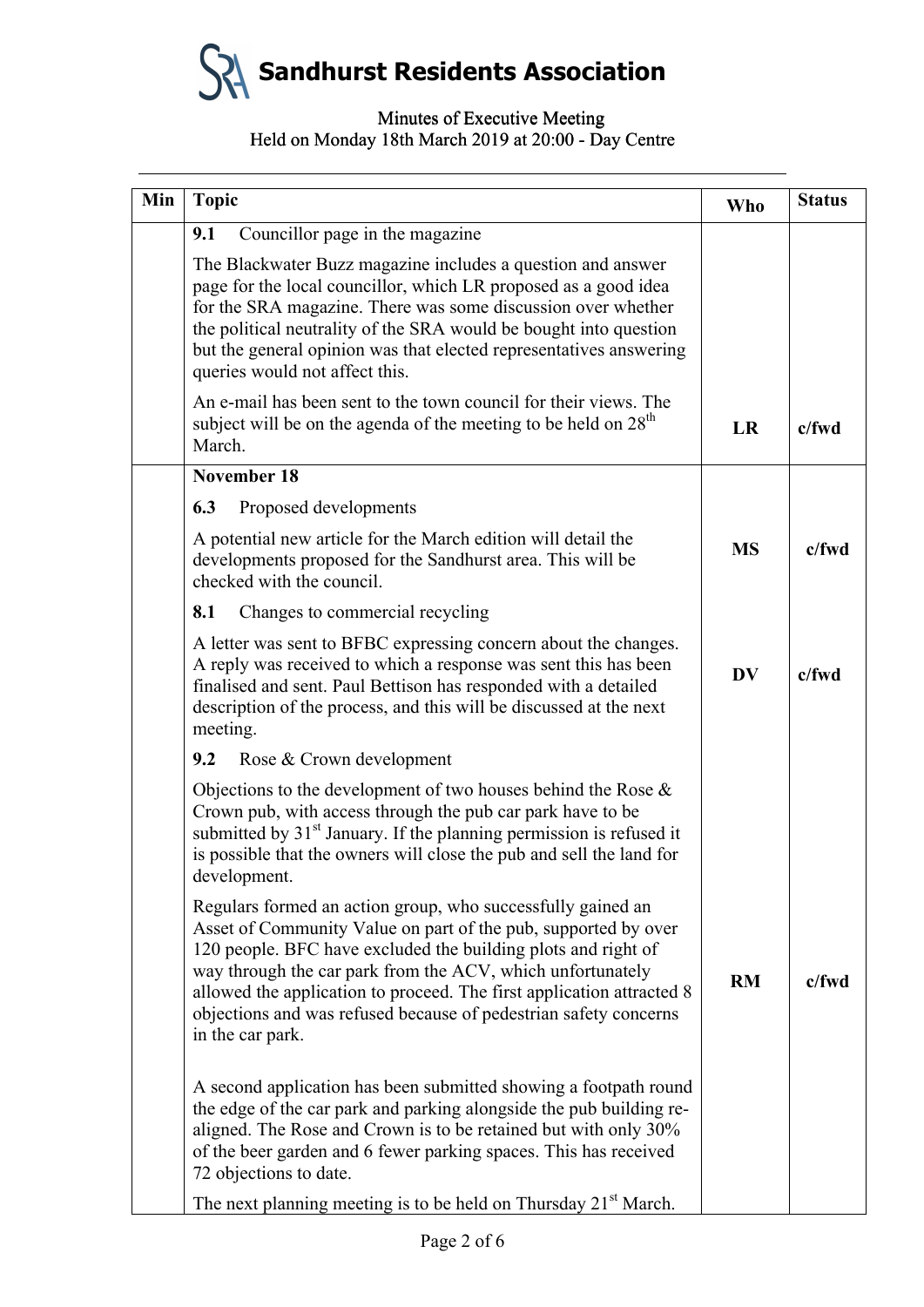#### Minutes of Executive Meeting Minutes of Executive Meeting Held on Monday 18th March 2019 at 20:00 - Day Centre

| Min                     | <b>Topic</b>                                                                                                                                                                                          |                                                                                                                                                                                                       | <b>Who</b> | <b>Status</b> |
|-------------------------|-------------------------------------------------------------------------------------------------------------------------------------------------------------------------------------------------------|-------------------------------------------------------------------------------------------------------------------------------------------------------------------------------------------------------|------------|---------------|
|                         | <b>January 19</b>                                                                                                                                                                                     |                                                                                                                                                                                                       |            |               |
|                         | 9.2<br><b>Medical Services</b>                                                                                                                                                                        |                                                                                                                                                                                                       |            |               |
|                         | including the future of the provision of medical services with<br>surgeries without being advised and the slow response to<br>telephone calls.                                                        | A letter has been sent to Dr Brown to enquire about several issues,<br>another GP leaving; patients being moved between doctors and                                                                   | <b>DV</b>  | <b>Closed</b> |
|                         |                                                                                                                                                                                                       | A response was received from the Practice Manager asking for<br>further concerns to be addresses to the Patient Group Meeting.                                                                        |            |               |
|                         | <b>February 19</b>                                                                                                                                                                                    |                                                                                                                                                                                                       |            |               |
|                         | 4.1<br><b>Insurance Policy</b>                                                                                                                                                                        |                                                                                                                                                                                                       |            |               |
|                         | A replacement insurance policy will be taken out at a cost of<br>SOS for the reference.                                                                                                               | £334.70, a significant reduction on the previous insurer. Thanks to                                                                                                                                   | <b>JO</b>  | <b>Closed</b> |
|                         | 9.1<br>Horseshoe Lake development                                                                                                                                                                     |                                                                                                                                                                                                       |            |               |
|                         | DV, KV and JO attended a meeting held on 12th February<br>permission has been given to apply for planning permission.<br>the site. Links to further details can be found on the SRA<br>Facebook page. | regarding the proposals for the development of a country park at<br>Horseshoe Lake. The development has not yet been approved, but<br>Concerns were expressed at the meeting about the access road to | DV         |               |
|                         | that BFC have begun advertising for staff for the new facility.                                                                                                                                       | Complaints about the development cannot be registered until the<br>planning application is raised on the register, although it was noted                                                              |            |               |
|                         | From comments on We Love Sandhurst, the general opinion is that<br>a natural local countryside amenity will be ruined for the sake of<br>the council budget.                                          |                                                                                                                                                                                                       |            |               |
|                         | Edgbarrow Woods pathways<br>9.2                                                                                                                                                                       |                                                                                                                                                                                                       |            |               |
|                         |                                                                                                                                                                                                       | The gorse bushes in Edgbarrow Woods have not been cut back this<br>year and, owing to the recent snow, are now over hanging and<br>blocking the pathways. Work to rectify this is now in progress.    | <b>SOS</b> | <b>Closed</b> |
| $\overline{\mathbf{4}}$ | <b>Treasurer's Report</b>                                                                                                                                                                             |                                                                                                                                                                                                       |            |               |
|                         | Figures as at end December:                                                                                                                                                                           |                                                                                                                                                                                                       |            |               |
|                         | <b>Current Account</b>                                                                                                                                                                                | £ 5,429.63                                                                                                                                                                                            |            |               |
|                         | Reserve Account                                                                                                                                                                                       | £25,447.03                                                                                                                                                                                            |            |               |
|                         | <b>Total</b>                                                                                                                                                                                          | £30,876.66                                                                                                                                                                                            |            |               |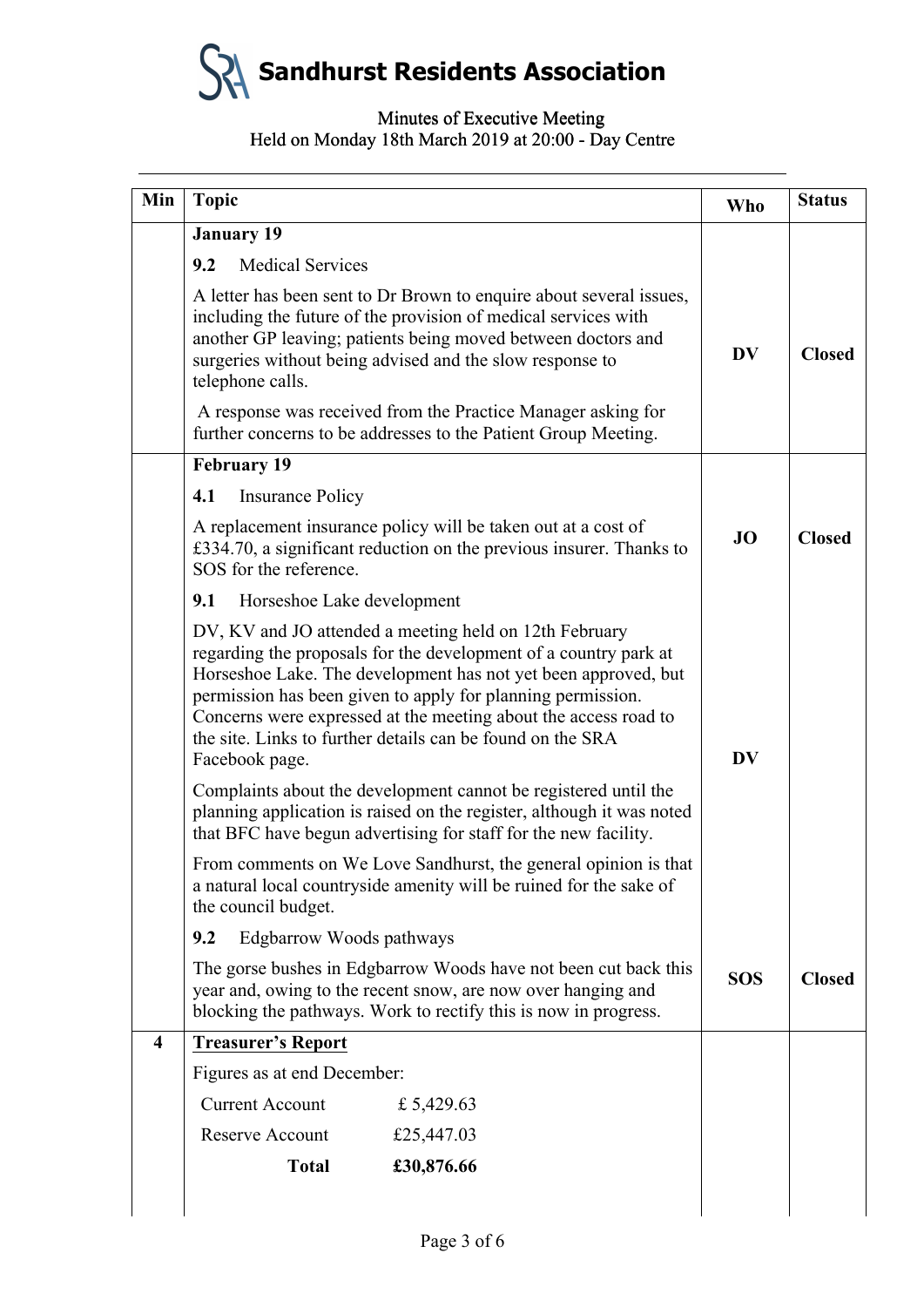#### Minutes of Executive Meeting Minutes of Executive Meeting Held on Monday 18th March 2019 at 20:00 - Day Centre

| Min            | <b>Topic</b>                                                                                                                                                                                                                                                                                                                                                                                                                                    | <b>Who</b> | <b>Status</b> |
|----------------|-------------------------------------------------------------------------------------------------------------------------------------------------------------------------------------------------------------------------------------------------------------------------------------------------------------------------------------------------------------------------------------------------------------------------------------------------|------------|---------------|
| 5              | <b>Donations</b>                                                                                                                                                                                                                                                                                                                                                                                                                                |            |               |
| 5.1            | A request from Vicky Young of St. Nicholas' Church, Sandhurst<br>was found to refer to Sandhurst, Kent. The request will be refused.                                                                                                                                                                                                                                                                                                            | JO         |               |
| 5.2            | The Day Centre has requested a donation towards the new<br>flooring, which has been laid throughout the main area and the<br>dining room. The total cost was $£12,500$ , which has been funded<br>by a kind donation of £4,500 from Diana Pigeon in memory of her<br>late husband, £4,000 from the Friends of Sandhurst Day Centre<br>and prudent use of our income and our Reserve account.<br>A donation of £1,000 was approved.              | JO         |               |
| 5.3            | The Corps of Drums is planning a trip to Ypres in October 2019,<br>where the band will see the war graves and hope to participate in<br>the Last Post ceremony at the Menin Gate. 53 attendees, including<br>band members, parents, Trustees and staff have confirmed, with a<br>waiting list of 10 more. The cost to each individual for the 2-day<br>trip is £196, around £9,000 in all.                                                      | JO         |               |
|                | Fundraising will take place over the summer through bucket<br>collections at The Meadows and stalls at the various local summer<br>fetes.                                                                                                                                                                                                                                                                                                       |            |               |
|                | A donation of £1,000 was approved, on condition the money is<br>used for the child band members.                                                                                                                                                                                                                                                                                                                                                |            |               |
| 6              | <b>Magazine</b>                                                                                                                                                                                                                                                                                                                                                                                                                                 |            |               |
|                | After the problems mentioned in the last minutes, the magazine<br>was delivered about a week late. Thanks to Richard the printer,<br>and Diane and the distributor team.                                                                                                                                                                                                                                                                        |            |               |
| 6.1            | A request has been received from the Sandhurst Sports Bar, next<br>to the council offices on the rec, for a discount on the cost of an<br>advertisement, on the basis that it is run entirely by volunteers. As<br>this is the basis for all the clubs in Sandhurst it was agreed that this<br>is not an option. However, we can offer, at no cost, an entry in the<br>Clubs pages, and an introductory article of no more than half a<br>page. | LR         |               |
| $\overline{7}$ | Website                                                                                                                                                                                                                                                                                                                                                                                                                                         |            |               |
|                | Nothing to Report                                                                                                                                                                                                                                                                                                                                                                                                                               |            |               |
| 8              | Recycling                                                                                                                                                                                                                                                                                                                                                                                                                                       |            |               |
|                | Nothing to Report                                                                                                                                                                                                                                                                                                                                                                                                                               |            |               |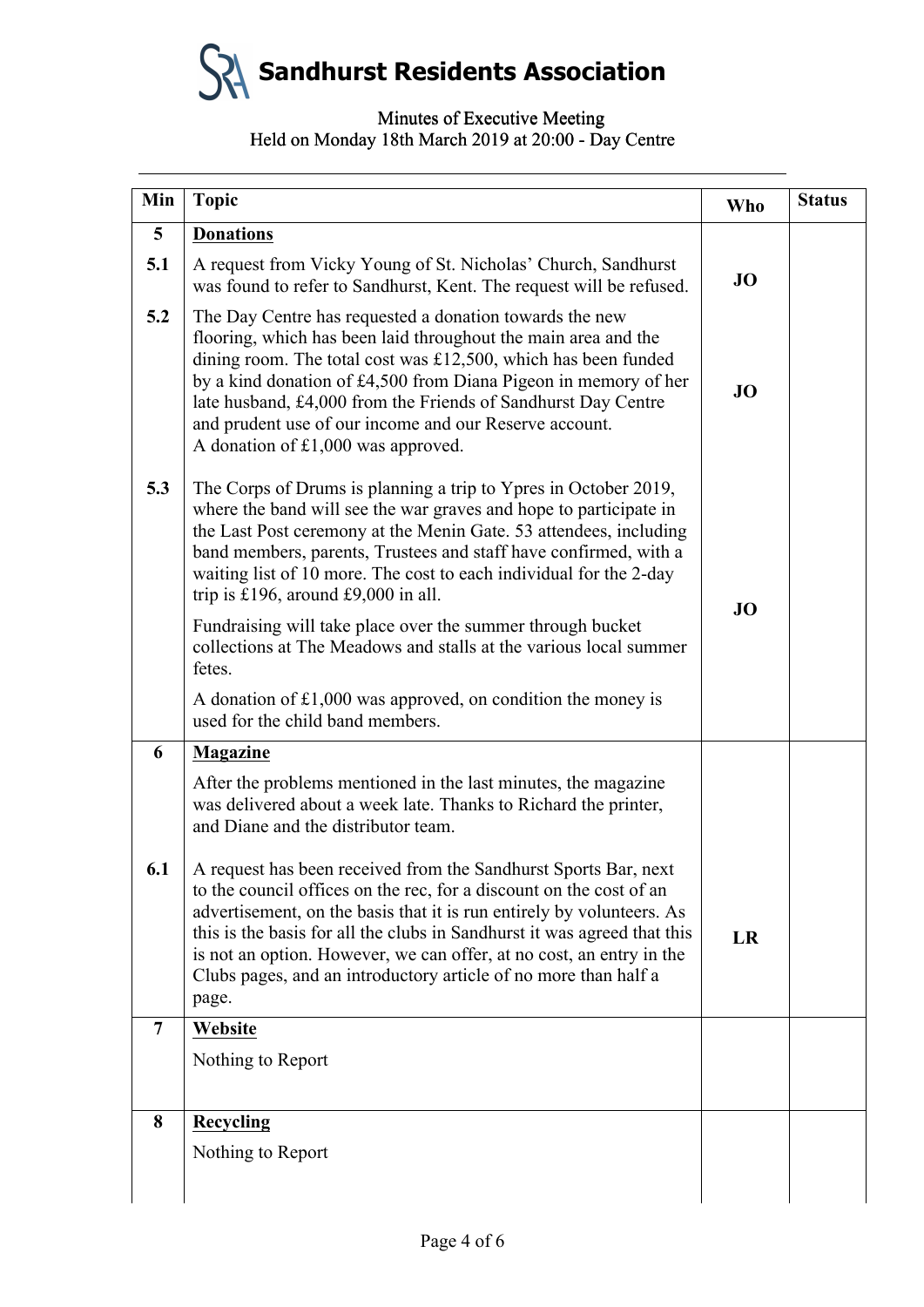#### Minutes of Executive Meeting Minutes of Executive Meeting Held on Monday 18th March 2019 at 20:00 - Day Centre

|     | Min<br><b>Topic</b>                                                                                                                                                                                                                                                                                                                                                                                                                                                                                                                                                                                                                                                                                                                                                                                                                                                                                                                                                                                                                                                                                                                                                                                                                                                                                                                                                                                                                                                                                                                                                                                                                       |                                                                                                                                      |    | <b>Status</b> |
|-----|-------------------------------------------------------------------------------------------------------------------------------------------------------------------------------------------------------------------------------------------------------------------------------------------------------------------------------------------------------------------------------------------------------------------------------------------------------------------------------------------------------------------------------------------------------------------------------------------------------------------------------------------------------------------------------------------------------------------------------------------------------------------------------------------------------------------------------------------------------------------------------------------------------------------------------------------------------------------------------------------------------------------------------------------------------------------------------------------------------------------------------------------------------------------------------------------------------------------------------------------------------------------------------------------------------------------------------------------------------------------------------------------------------------------------------------------------------------------------------------------------------------------------------------------------------------------------------------------------------------------------------------------|--------------------------------------------------------------------------------------------------------------------------------------|----|---------------|
| 9   | <b>AOB</b>                                                                                                                                                                                                                                                                                                                                                                                                                                                                                                                                                                                                                                                                                                                                                                                                                                                                                                                                                                                                                                                                                                                                                                                                                                                                                                                                                                                                                                                                                                                                                                                                                                |                                                                                                                                      |    |               |
| 9.1 | Concern was expressed by SOS regarding parking arrangements to<br>access the Devil's Highway.<br>The Crown Estate has put freeway signs at the Muzzy's kebab van<br>car parking area, and parking wardens issue tickets to any car<br>parked in front of these signs, although they are a significant<br>distance from the main road and do not interfere with traffic.<br>The lane by the Dive shop in Crowthorne leads to a car park.<br>BFBC own the lane, which is classed as a bridleway and leads to a<br>car park, which is owned by the Crown Estate. The Crown Estate<br>want to close the car park. BFBC are helping them to their wish by<br>leaving the maintenance of the lane in such a poor state that it is<br>unsuitable for vehicles.<br>Although these accesses are in Crowthorne the area is used by<br>many Sandhurst residents for dog walking, rambling, mountain<br>biking and is a popular local countryside area.<br>SOS has emailed the Crown Estate, but has received no reply,<br>despite an assurance of a 5 working day response time.<br>The Crown Estate's attitude is becoming very officious and<br>parking wardens can be deeply unpleasant if approached, and this<br>is limiting access to a valued local amenity.<br>Steven Chown, Head of Parks & Countryside for BFBC, has been<br>contacted but made no comment.<br>It was agreed that SOS will draft a letter about the situation to be<br>addressed to the Crown Estate and copied to Steven Chown, the<br>Ramblers Association and a separate version of the letter will be<br>addressed to The Queen. Once agreed, the letter will be sent. |                                                                                                                                      |    |               |
|     |                                                                                                                                                                                                                                                                                                                                                                                                                                                                                                                                                                                                                                                                                                                                                                                                                                                                                                                                                                                                                                                                                                                                                                                                                                                                                                                                                                                                                                                                                                                                                                                                                                           |                                                                                                                                      |    |               |
| 9.2 | a cost of £6.00, which was approved.                                                                                                                                                                                                                                                                                                                                                                                                                                                                                                                                                                                                                                                                                                                                                                                                                                                                                                                                                                                                                                                                                                                                                                                                                                                                                                                                                                                                                                                                                                                                                                                                      | The references to access the Land Registry entry for the land by<br>Laundry Lane have been obtained, and the plans can be printed at | LR |               |
|     | The meeting closed at 21.30 hours.                                                                                                                                                                                                                                                                                                                                                                                                                                                                                                                                                                                                                                                                                                                                                                                                                                                                                                                                                                                                                                                                                                                                                                                                                                                                                                                                                                                                                                                                                                                                                                                                        |                                                                                                                                      |    |               |

## **Agenda Proposed meeting dates for 2019 are:**

| 1. Apologies                | Monday 15 <sup>th</sup> April                  |
|-----------------------------|------------------------------------------------|
| 2. Approve Previous Minutes | Monday 20 <sup>th</sup> May                    |
| 3. Matters Arising          | Monday $17th$ June                             |
| 4. Treasurer's Report       | Monday $15^{th}$ July – AGM tbc                |
| 5. Donations                | Monday $19th$ August                           |
| 6. Magazine                 | No meeting in September                        |
| 7. Website                  | Monday $21st$ October – Distributors Party the |
| 8. Recycling                | Monday 18 <sup>th</sup> November               |